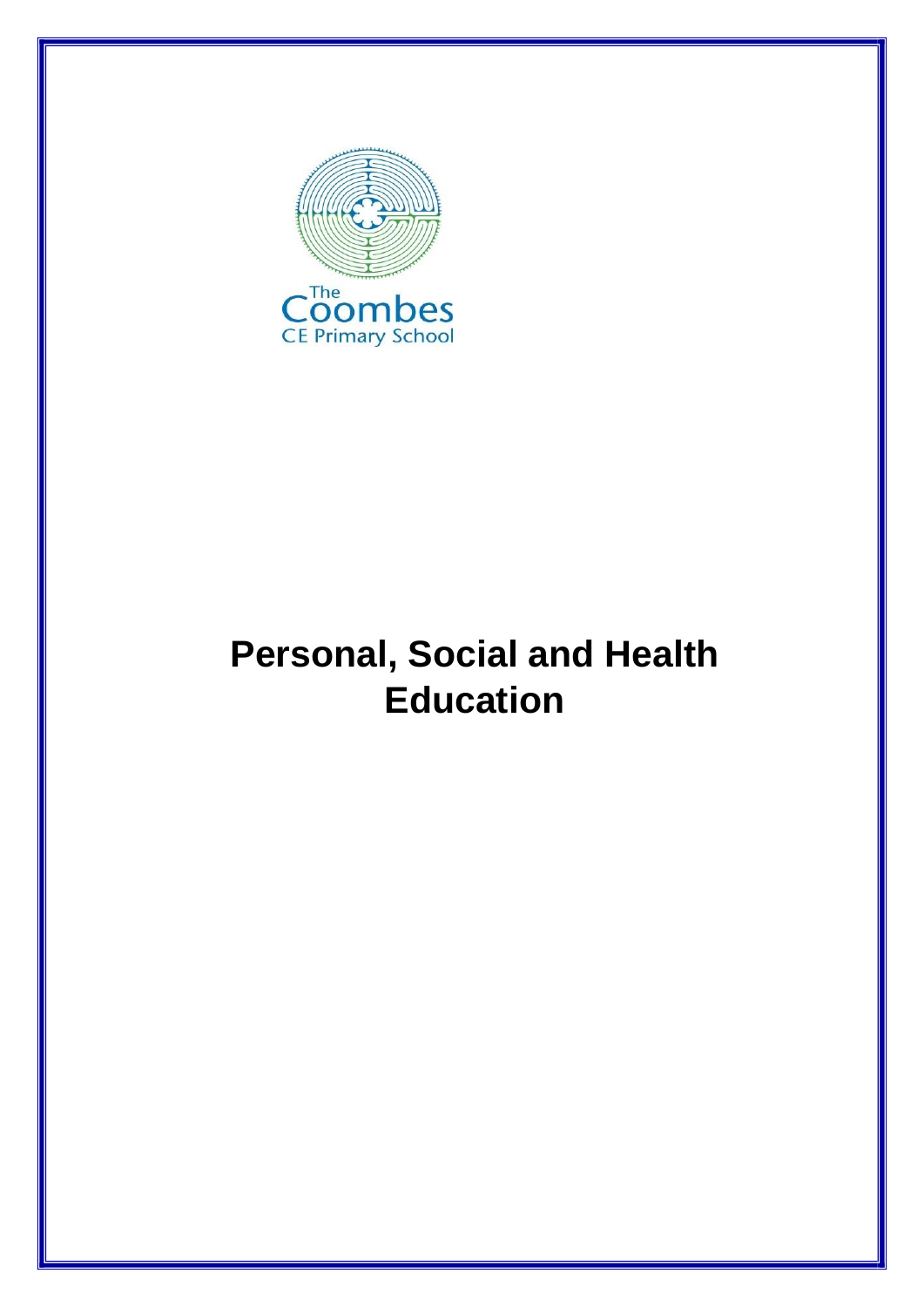# **The Coombes Church of England Primary School**

## **School Vision**

# A love of learning grows here

*(A farmer went out to sow his seed. Mark 4: 3-8)*

*The Coombes vision is about growing. Here we grow to Love learning Be the best we can Respect and care for each other Serve our community Look after our environment*

This School has a Christian foundation and our vision and values are based on this. We seek to achieve academic excellence and provide the good conditions described by Jesus Christ in the parable of the sower where each child can grow and thrive. We aim to see each child grow in character, confidence and understanding, grow in appreciation of who they are and acquire the skills needed to succeed in a changing world.

| <b>School Vision</b>       | <b>PSHE</b>                                                                                                                                                                                          |
|----------------------------|------------------------------------------------------------------------------------------------------------------------------------------------------------------------------------------------------|
| Here we grow to            |                                                                                                                                                                                                      |
| Love learning              | To equip children with the knowledge, understanding,<br>skills and strategies required to live healthy, safe,<br>productive, capable, responsible and balanced lives.                                |
| Be the best we can         | To support them in making effective transitions,<br>positive learning and career choices, and in achieving<br>economic wellbeing.                                                                    |
| Respect and care for each  | To provide opportunities for them to reflect on and                                                                                                                                                  |
| other                      | clarify their own values and attitudes.                                                                                                                                                              |
| Serve our community        | To provide opportunities to reflect on how they view<br>others by exploring complex and sometimes<br>conflicting values and attitudes within our community.                                          |
|                            |                                                                                                                                                                                                      |
| Look after our environment | To support them in making effective transitions,<br>positive learning and career choices, and in achieving<br>economic wellbeing whilst minimising the impact of<br>these choices on the environment |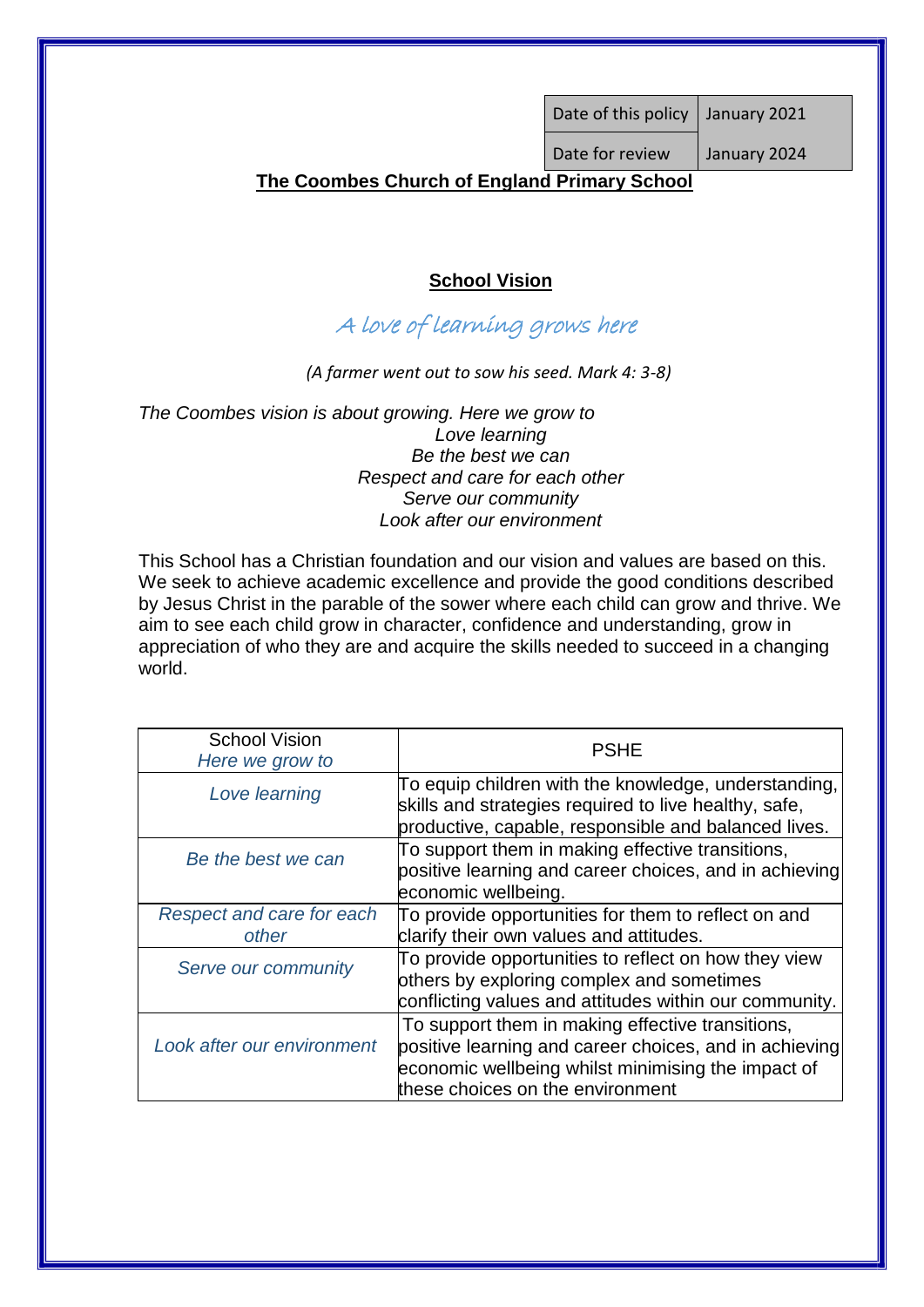#### **POLICY FOR PERSONAL, SOCIAL AND HEALTH EDUCATION (PSHE)**

#### **(1) Aims**

The aim of this policy is to show how the school, through our provision for Personal, Social and Health education (PSHE) will give our pupils the knowledge, skills and understanding they need to lead confident, healthy and independent lives.

### **(2) Introduction**

PSHE helps pupils to understand how they are developing personally and socially and tackles many of the moral, social and cultural issues that are part of growing up. It aims to encourage in children the ability to make informed judgements about their decisions and accept responsibilities for their actions.

It offers learning opportunities across and beyond the curriculum, in specific lessons as well as in assemblies, circle time, special school projects and other activities that enrich pupils' experiences. It also covers Citizenship, Sex and Relationship education, Healthy lifestyles, Financial responsibility and education about drugs, alcohol and tobacco.

Consequently, the school aims to:

- Involve pupils in the decision making process of the school through lessons and School Councils
- To involve, where possible, all adults and, where appropriate children, in the decision making process
- To develop tolerance and respect
- To encourage an appreciation of the importance of a healthy lifestyle
- To develop the skills required to make informed choices
- To develop self-esteem
- To develop a sense of responsibility to themselves, the school and the wider community
- To develop an appreciation of different cultural traditions
- To understand and appreciate diversity both locally and globally
- To understand that both as children and adults that they have both rights and responsibilities
- To develop the participation of pupils in play and lunch times through a variety of strategies, e.g. 'Playground Red Caps' scheme.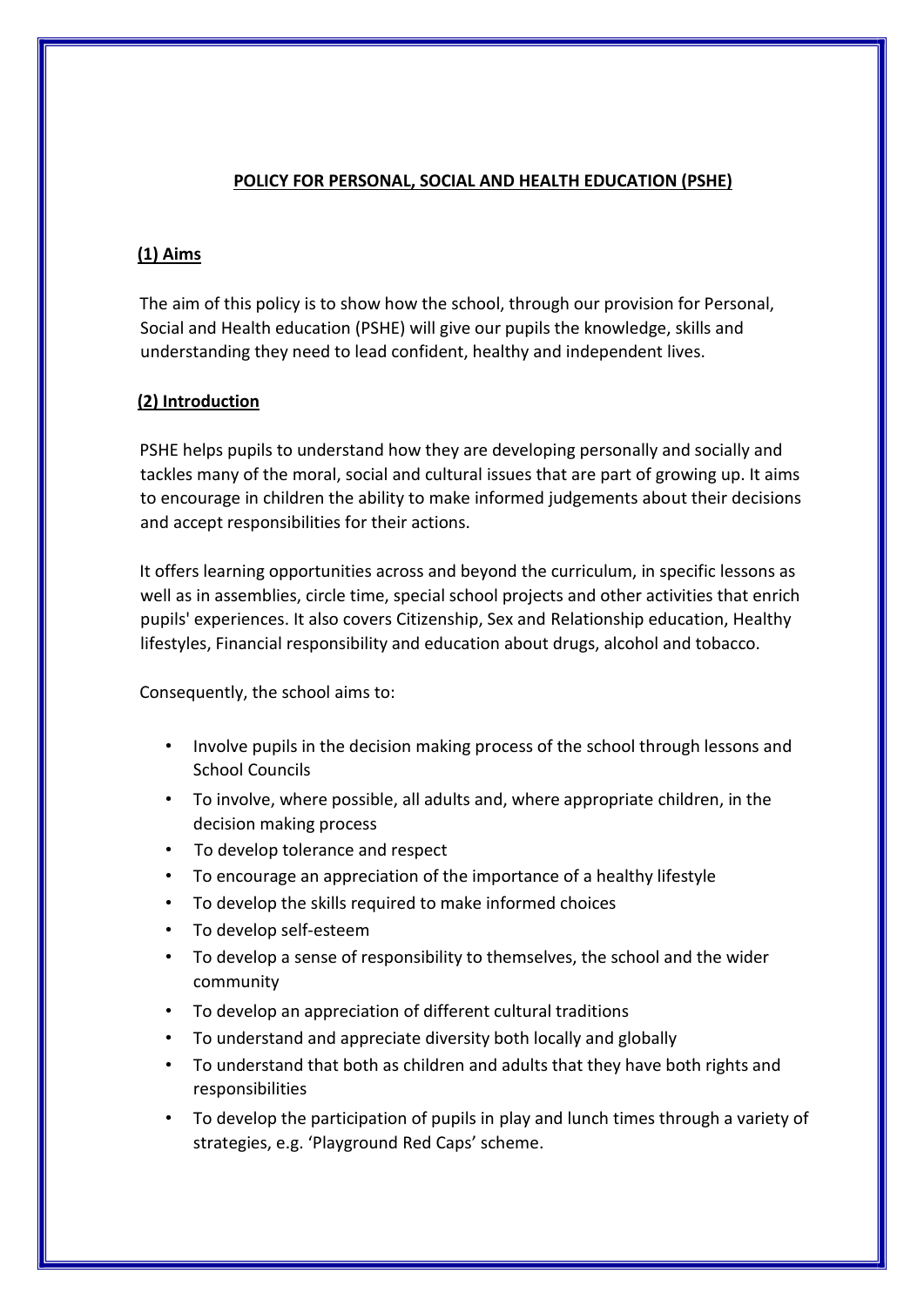#### (3) Key points

#### **(i) Organisation**

PSHE will be taught both directly and through other subjects when appropriate – for example, some aspects of the Religious Education curriculum will have a strong and obvious link to PSHE themes.

For direct teaching of PSHE the school has based its curriculum on the PSHE Association scheme of work. The scheme covers all aspects of PSHE, with each year group having a folder of lesson plans and activities for the entire year. Having one integrated and coherent scheme helps us to ensure that all PSHE topics are fully covered in an appropriate fashion for the age and stage of each year group.

#### **(ii) Sensitive/Controversial Issues**

The school recognises that by its very nature there may be instances where controversial and sensitive issues are raised. In order for lessons to take place effectively, teachers and other staff may need to overcome their own anxieties and embarrassment. There are a number of strategies that can help-

- Establishing ground rules
- Using distancing techniques
- Knowing how to deal with unexpected questions and comments from pupils
- Using discussion and appropriate materials
- Encouraging reflection

#### **(iii) Effective Teaching**

The school recognises that effective teaching in PSHE has the following characteristics:

- It starts with the child and the knowledge that the child already has
- Effective teaching in PSHE can only take place when the children feel confident enough to voice their concerns and experiences through discussion.
- It is open ended. The principle underlying PSHE is that effective learning takes place where the children are fully engaged and valued.
- It allows children to develop confidence, responsibility and to make the most of their abilities
- It encourages children to develop good relationships and respect others